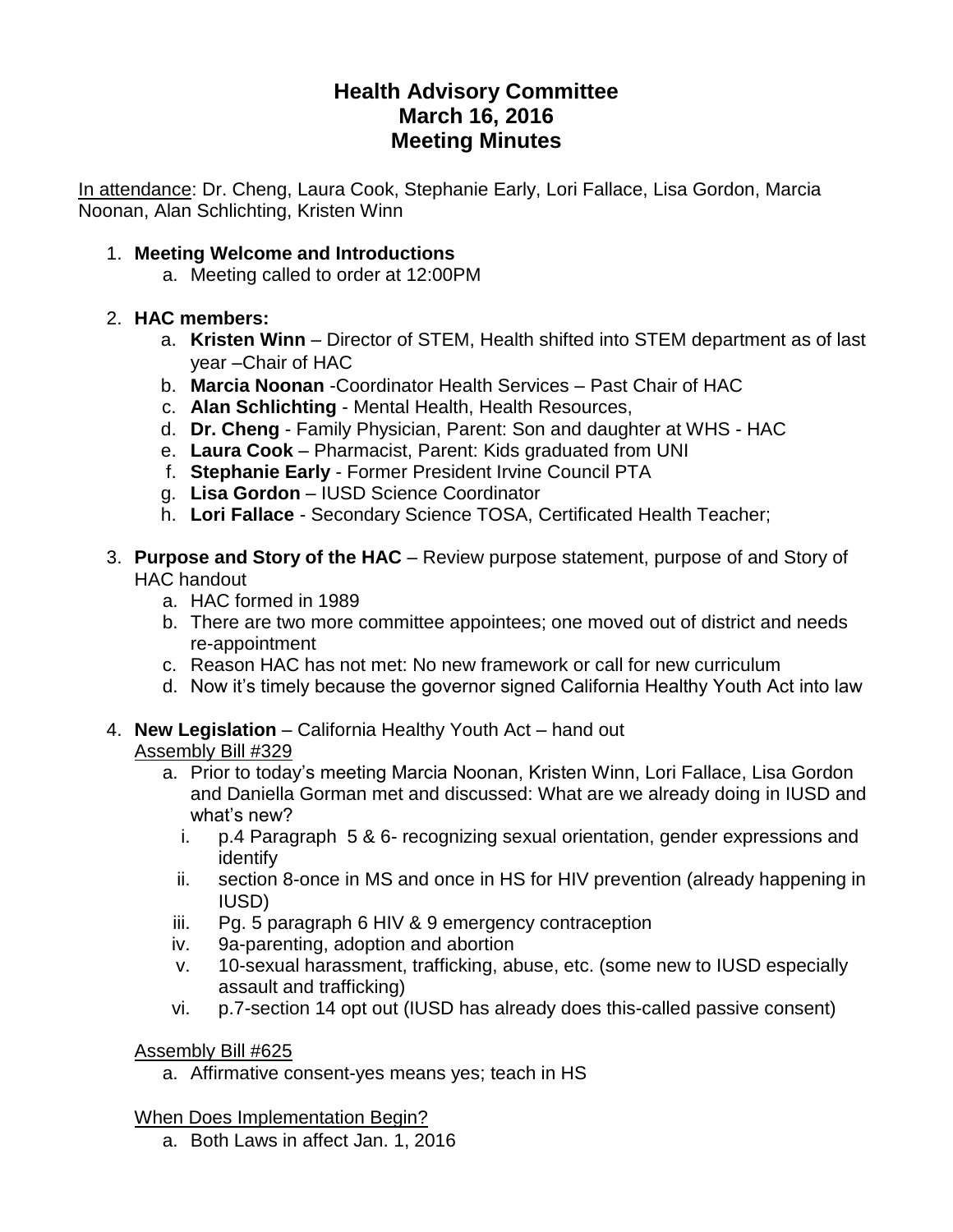- b. Changes should be implemented in the Fall 2016
- c. Most teachers in MS teach health in the Spring

# 5. **Current practice in IUSD (based on survey results) – handout**

- a. IUSD MS and HS Health Survey was administered January 2016
- b. Need for curriculum materials on gender identity, a good resource is ETR
- c. HS has a blended online Health course
- d. Committee members expressed concern about discrepancy in minutes of health at MS
- e. Lakeside kept separate 12 week health course with a dedicated credentialed Health teacher
- f. At the same time that the 1997 science standards were issued, the health law came out that said health should be taught in 7th grade, so other MS dropped the course and incorporated it into 7th grade science or PE
- g. We have new NGSS science standards. Health, social emotional and nutrition, HIV/AIDS are not in the NGSS science standards. So we are currently examining with the NGSS implementation committee as to when and who should be teaching health
- h. Health is more important than ever, needs to be equitable. There is an IUSD board definition of a certified health teacher; working with HR to find this description. State law says a health teacher needs training to be up-to-date with new health laws. OCDE usually offers this training
- i. Could there be a rotating health teacher (similar to science specialist program) would relieve science teacher once a week to teach health. This would ensure health, but also reduce science time.
- j. One option is to take health out of the science curriculum and make it a separate trimester class in Middle School

# 6. **Sensitive materials approval process – Approval of Puberty Videos**

- a. HAC only approves sensitive and sexually related materials
- b. Approval must be from two grade level teachers, School Nurse, Coordinator of Health (Marcia Noonan) and then the HAC votes, and recommendation is made to the Board (indicate the vote whether unanimous, etc. and materials are summarized.) Generally board trusts opinion of HAC. HAC can vote to change approval process.
- c. Lori suggested a form for teachers to suggest HAC approval for sensitive topic materials (to make approval process easier)
- d. Marcia suggested that we remove the school nurse (because not all schools don't have one) and make the Science Coordinator or STEM Director an approver.
- e. Laura Cook recommended (item) for review by the HAC for (grade, topic)…recommender signs, and then after there is a list of who else needs to sign, and add where form can be found on intranet
- f. Laura Cook motioned to approve revised form for teachers to recommend for sensitive topic materials to the HAC
- g. Stephanie Early second to approve form for teachers to recommend for sensitive topic materials
- h. Laura Cook motioned to approve two puberty videos
- i. Stephanie Early second to approve two puberty videos
- j. Discussion to make form available to all grade level teachers, even though the HAC currently doesn't approve sensitive materials for K-6 because the Great Body